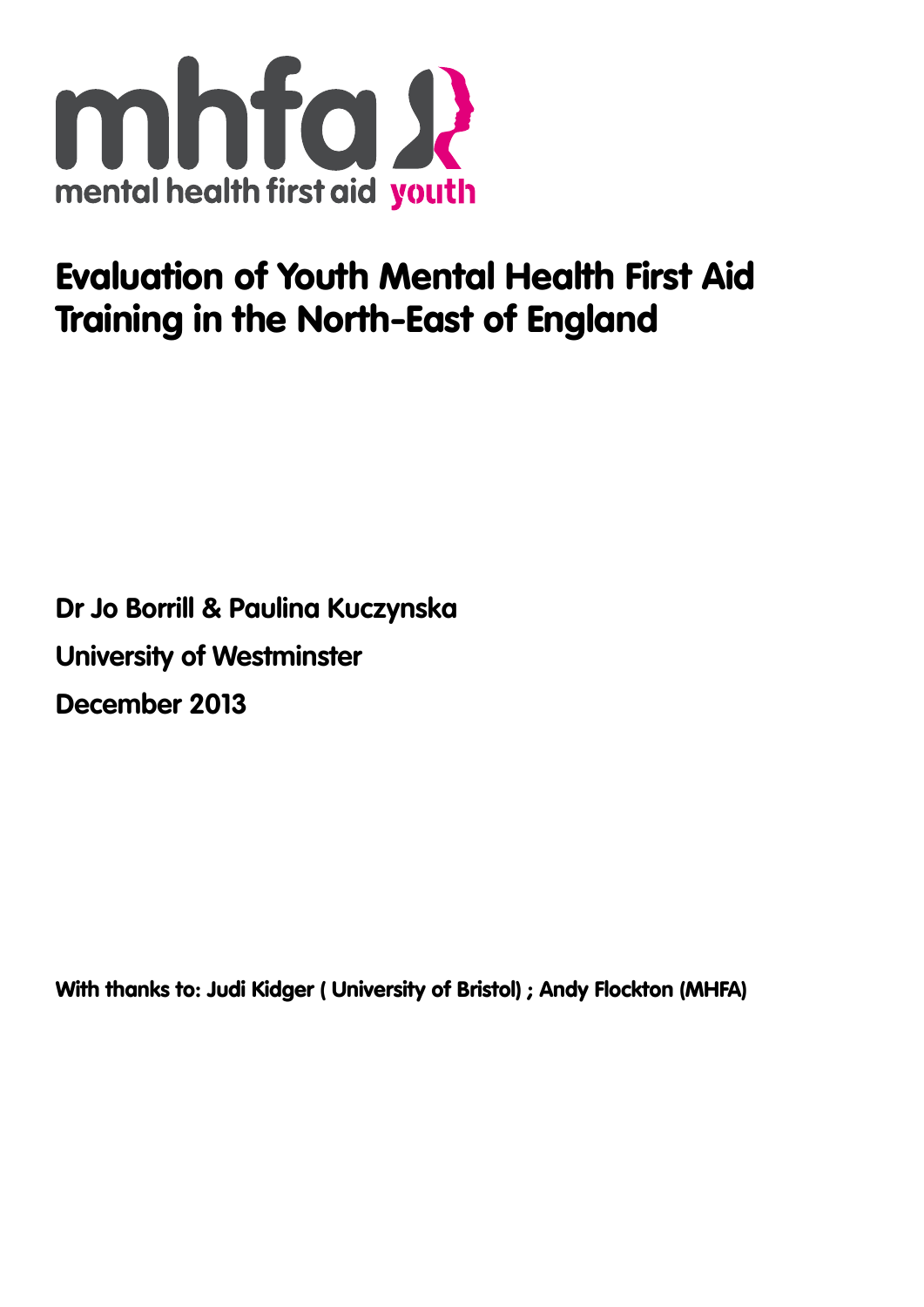## Executive Summary

- Youth Mental Health First Aid Training (YMHFA) was delivered to 224 people across 18 venues in North-East England.
- In **Stage One** of the evaluation, the participants completed standard evaluation questionnaires immediately after the training. The questionnaire responses provided ratings of all elements of the training content and delivery, along with pre- and post ratings of perceived knowledge and confidence.
- • Overall the training was evaluated as Very Good, (Median rating of 4/4)
- • Median ratings of 4/4 (Very Good) were obtained for the Training Manual and the Content of Sessions.
- Median ratings 3/4 (Good) were obtained for: Presentation Slides, Video Clips, Interactive Learning Exercises, Training Environment, Structure of Sessions.
- Self-reported confidence in the ability in helping young people with mental health problems increased from a median rating of 5/10 pre-training to a median rating of 8/10 post-training. The increase in ratings of confidence was highly statistically significant (p<.001).
- Participants' median rating of their knowledge in supporting young people with mental health problems increased from 5/10 at the start of the training to 8/10 after completing training. This increase in ratings of knowledge was highly statistically significant (p<.001).
- **Stage two** of the evaluation focussed on the impact and implementation of the training in practice, 3-6 months after the training
- Responses to the follow-up questionnaire were limited in number, but provide some clear examples of the implementation of YMHFA in school settings, including early recognition and intervention with individual pupils, posters to increased awareness for staff and pupils, anew strategy for pastoral care, use of the ALGEE plan, and increased access to self-help resources.
- The low response rate at Stage 2 resulted in only two examples being provided of barriers to implementing the learning, one referring to personal time pressures and the other to limited time between the training and the follow-up.
- Responses from schools at follow-up indicated that after the YMHFA training they were able to identify the symptoms of mental health problems from two hypothetical scenarios and were able to provide appropriate strategies for support and further care.

## 1. Introduction

Mental Health First Aid (MHFA) training was developed in 2001 in Australia. The main aim was to address mental health needs in the community by promoting mental health awareness and enhancing skills. The intended outcome was that members of the public who were experiencing mental health problems and distress could be identified and supported earlier, leading to quicker and more effective professional intervention where required. The rationale for mental health first aid is similar to the conventional first aid in medical emergency i.e. to provide assistance in the moment of crisis until professional help arrives.

MHFA training originated from a small volunteer project and expanded beyond Australia to the United Kingdom, Canada, the USA, South Africa, New Zealand, Hong Kong, Japan, Sri Lanka, Singapore, Sweden and Finland (Kelly, 2011). It was piloted in the UK in Scotland (2003 -4) and introduced in England in 2006, with funding from the National Institute for Mental Health England. Mental Health First Aid Training equips participants with basic mental health awareness and enhances their skills in spotting signs of mental distress/ crisis, as well as in acting as first point of contact and supporting a person in crisis. The range of mental health illnesses and resulting behaviours covered by the training includes: depression, anxiety, psychosis, substance misuse, self harm and suicidal ideation. The training lasts for 12 hours and is delivered by certified instructors.

Australian evaluations of the generic Mental Health First Aid Training provided evidence that participants' ratings of mental health related knowledge, confidence in supporting a person in crisis as well as actions taken to help that person, increased after the training (Kitchener & Jorm, 2008, 2006 ) . In England, an independent evaluation by the University of Bath (Brandling & McKenna, 2010) combined evaluation forms with the Mental Health Problem Perception Questionnaire and selected interviews to examine the findings for public sector managers and front-line staff. Further brief evaluations based on immediate feedback questionnaires were carried out for courses in the private sector (Borrill,2010) and the North East of England (Borrill, 2011). All the evaluations indicated that participants enjoyed and appreciated the course, commented positively on the content and delivery of the training, and reported increases in knowledge and confidence in helping people with mental health problems. Evidence from a small number of follow-up studies suggests that knowledge is being applied to practice more than a year after training (Jorm, Kitchener, Mugford, 2005; NHS Islington ).

In 2007 the new Youth Mental Health First Aid (YMHFA) Training was introduced in Australia and was adopted in other countries including England. It was designed specifically for training parents, teachers and other adults working with or caring for young people from the age of 11-18 (Kelly et al., 2011). YMHFA Training covers the usual range of mental health problems, but with exercises and examples focused specifically on young people. As in the generic MHFA training, YMHFA is based around the ALGEE memory tool (A- Assess the risk of suicide or harm, L-listen non judgementally, G-give reassurance and information, E-encourage the person to get appropriate professional help, E-encourage self-help strategies) (Kelly et al., 2011).

Two Australian trials of YMHFA have been conducted: a cluster randomised controlled trial of modified program with school staff (Jorm, Kitchener, Sawyer, Scales, & Cvetkovski, 2010) and an uncontrolled trial with the public (Kelly et al., 2011). Both studies found that attending a YMHFA course increased mental health knowledge and the number of likely actions undertaken by participants to support young people in mental distress. Those outcomes could lead to earlier diagnosis and interventions (Kelly et al., 2011).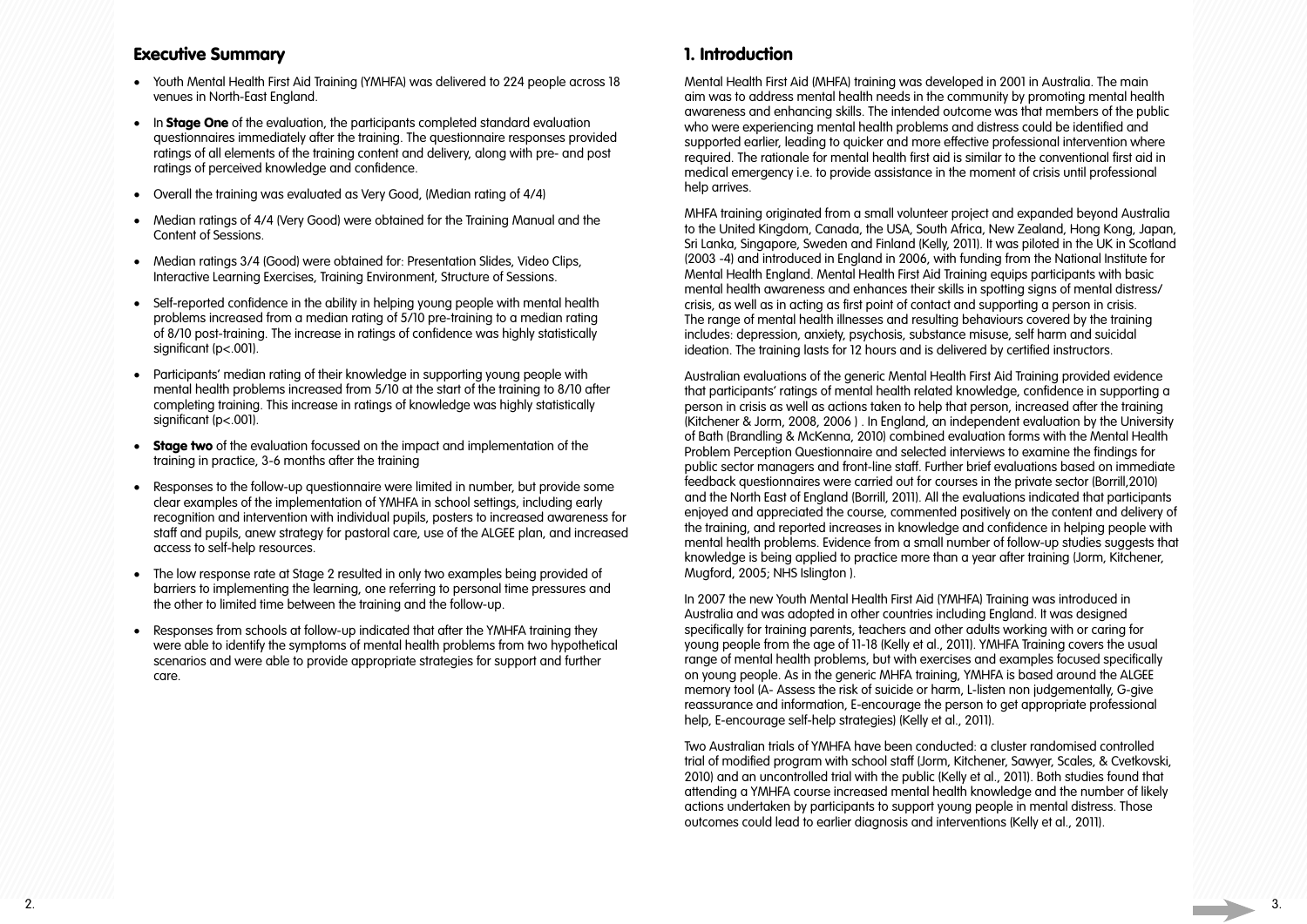The aim of the current study was to evaluate the impact of YMHFA on participants working in a range of schools and other youth organisations in the North East of England . The Evaluation was designed to have two stages:

- an analysis of the immediate feedback received from participants after completing the training
- an exploration of the impact of the training 3-6 moths later, including inviting examples of how the training has been implemented in practice
- The outcomes from both stages of evaluation are described below.

## 2. Stage 1: Immediate Feedback

### 2.1 Methods and Participants

Questionnaire data was collected from 224 participants who had attended training in the north-East of England. There were 18 training groups, based in a range of schools, colleges, clubs and other venues holding activities for adolescents. Each training course was carried out over two days. The number of participants per group varied between 9 and 17, with the average number of participants per group being 12.

The training course used three main methods to enhance the learning sessions: slides to present and summarise information, video clips showing case study examples, and interactive exercises (for example engaging in a simulated voice-hearing experience). In addition all participants received a copy of the training manual which they could take away afterwards.

The evaluation questionnaires were completed after the final training session. The participants were asked to rate aspects of training using a four-point Likert scale (very good, good, neither good nor poor, poor). The questions included the content of the course, individual training elements ratings (presentation slides, video clips, training manual and interactive exercises) as well as the structure of the sessions and the general training environment. Participants also had the opportunity to express their perceptions of aspects of the training by responding to open-ended questions. Perceived knowledge and confidence were rated before and after the course, and participants were invited to comment on the extent to which their attitudes and feelings had changed.

### 2.2 Findings

### 2.2.1. Overall findings for training content and delivery.

The overall median rating for the training was 4 (Very Good), with 65% rating the training as Very Good and 34% of participants rating it as Good. Of the 244 participants only 2 rated the training overall as Neither Good nor Poor and only 1 rated the training overall as Poor.

The ratings for each element of the training are show in Table 1. Details of median ratings, percentages, and relevant comments for each aspect of the training are provided in the subsequent sections.

## Very Good | Good **Presentation Slides** 86 (38%) 125 (56%) **Video Clips**  $| 86 (38\%)$  123 (55%) **Training Manual**  $143 (64%)$  81 (36%) **Interactive Exercises**  $\vert$  102 (46%) 115 (51%)

**Training Environment**  $\vert$  57 (25%)  $\vert$  136 (61%) **Training Structure**   $\left| \right|$  98 (44%)  $\left| \right|$  121 (54%) **Training Content** 137 (61%) 85 (38%) **Overall Rating**  $146 (65%)$  $75 (34%)$ 

### Table 1. Overall Ratings (%) of content and delivery

| <b>Neither Good Nor</b><br>Poor | Poor          |
|---------------------------------|---------------|
| 12 (5%)                         | $1( < 1\%)$   |
| 15 (7%)                         | 0             |
| Ω                               | 0             |
| 6(3%)                           | $1( < 1\%)$   |
| 25 (11%)                        | 5(2%)         |
| 5(2%)                           | 0             |
| 2(1%)                           | 0             |
| 2 (1%)                          | $1$ ( $<$ 1%) |

| Graph 1. Overall content and delivery of training ratings |  |  |  |  |
|-----------------------------------------------------------|--|--|--|--|

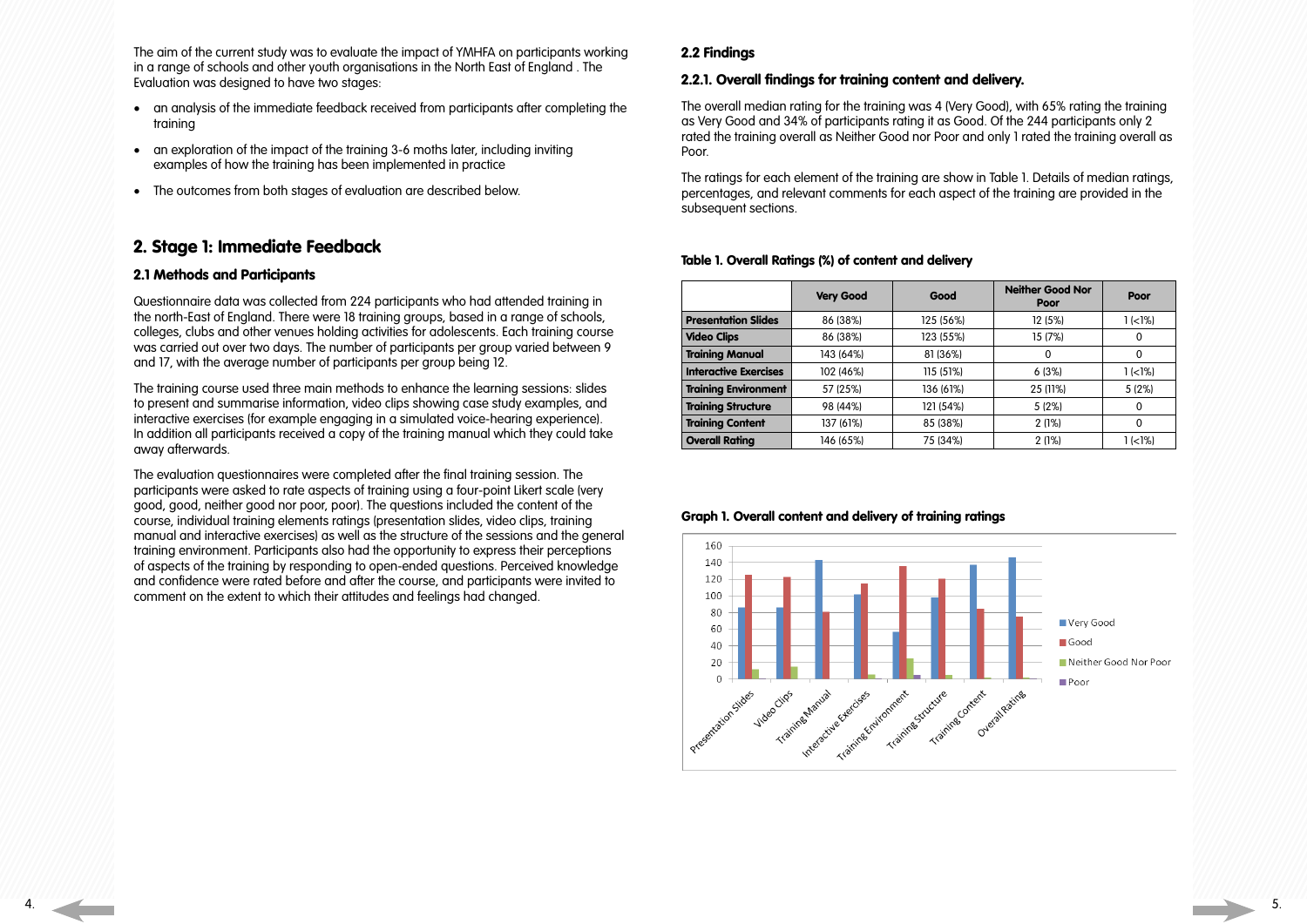### 2.2.2. Quality of Trainers

Although there was no specific question rating the quality of trainers, 36 participants spontaneously commented on these aspects within the 'Interactive Exercises' and 'Other' comment sections. Participants recorded their positive feedback regarding trainers' ability to explain information clearly and in a 'sensitive', 'relaxed', 'humorous', 'thought provoking' manner and rated training delivery as 'excellent', 'informative', 'enjoyable'.

Examples of typical comments are given below:

| (T) was fantastic - great banter, whilst being very informative, knowledgeable and supportive                                                                                                               |
|-------------------------------------------------------------------------------------------------------------------------------------------------------------------------------------------------------------|
| Excellent instructor who used very real exp which enabled me to see how skills and interventions<br>could work first hand                                                                                   |
| Very sensitively delivered - tutor was aware, humorous and empathetic throughout the 4<br>sessions                                                                                                          |
| Trainer very knowledgeable, very experienced and very encouraging and engaging                                                                                                                              |
| Informative; S (trainer) clearly has a wealth of knowledge on this particular subject. Made a<br>difficult subject enjoyable.                                                                               |
| Delivered very well - personal analogy of certain situations was very good                                                                                                                                  |
| The tutor kept the class engaged and was very supportive throughout keeping us informed of<br>next steps etc                                                                                                |
| (T) 's sense of humour helped immensely to lift the group when the subject matter became<br>difficult. I felt he challenged appropriately and sensitively. I believe him to be an excellent<br>facilitator. |

Only one of the 224 participants provided a negative comment about trainer facilitation, as follows: 'The trainer spent a lot of time on personal anecdotes and tangents which were often not relevant to the course. The trainer made a lot of sweeping statements and judgements which were at times inappropriate'

### 2.2.3. Slides

Overall, the median rating for the presentation slides was 3 (Good) with 38% of participants rating them as 4 (Very Good). 12 participants rated the presentation slides as Neither Poor nor Good and 1 rated slides as Poor. 11 participants gave positive feed back on the clarity of slides, 8 people commented on slides as being informative/ knowledgeable, and 4 attendees liked the fact that the slides were concise.

Examples of typical comments are presented below:

| Colourful and easy to understand.                         |
|-----------------------------------------------------------|
| Easy to read and kept me focused                          |
| Reference to booklet was helpful                          |
| Lots of info with straightforward and clear info.         |
| Accessible and provoked discussion after a days work.     |
| Excellent examples shown, excellent graphics and content. |
|                                                           |

A small number of participants suggested improvements to the slides, as shown below:

Slides were good but the colours and size of font were not good for the size of TV used

Too much info which is already in course manual

some need updating on percentages of young people affected by different mental health issues

Some spellings need checking

Some slides were very repetitive

In some instances there were too many

In 'Other Comments' one participant raised the issue of accessibility of training for deaf people:

The slides in advance or emailed afterwards would really help me as a deaf person. I did request but was told it was not possible. I think this is a major access issue.

### 2.2.4 Video Clips

The overall median rating for the video clips was 3 (Good) with 38% of participants rating them as 4 (Very Good). 15 participants rated Video Clips as 'Neither Good nor Poor'and none of them rated slides as Poor. 4 participants commented positively on emotional/personal aspects and sensitivity of slides. Attendees found them 'informative' (4), 'insightful' (4), 'empowering' (1), 'clear' (1), 'up-to-date' (1), 'great' (1), 'interesting' (1), 'concise and appropriate' (1). Participants liked the fact that slides were linked with real life situations although one person commented that 'sometimes the schools' young person point of view seemed pointless'

A video on tackling depression received positive feedback that was expressed not only in this section of comments but also spontaneously in other sections. Typical positive comments were:

Very personal and emotional. Empowering to constantly be linking it to real people and situations.

Good mix. Very informative. The video really helped me to understand depression.

Nice to see students giving opinions and thoughts

Gave the course some personalisation

current and up to date

However two of the participants commented that the population sample presented in the videos was not representative of the general youth population. 3 participants complained that the clips were too lengthy, 2 felt that the clips were being repetitive or too similar, and one reported that the clip did not work.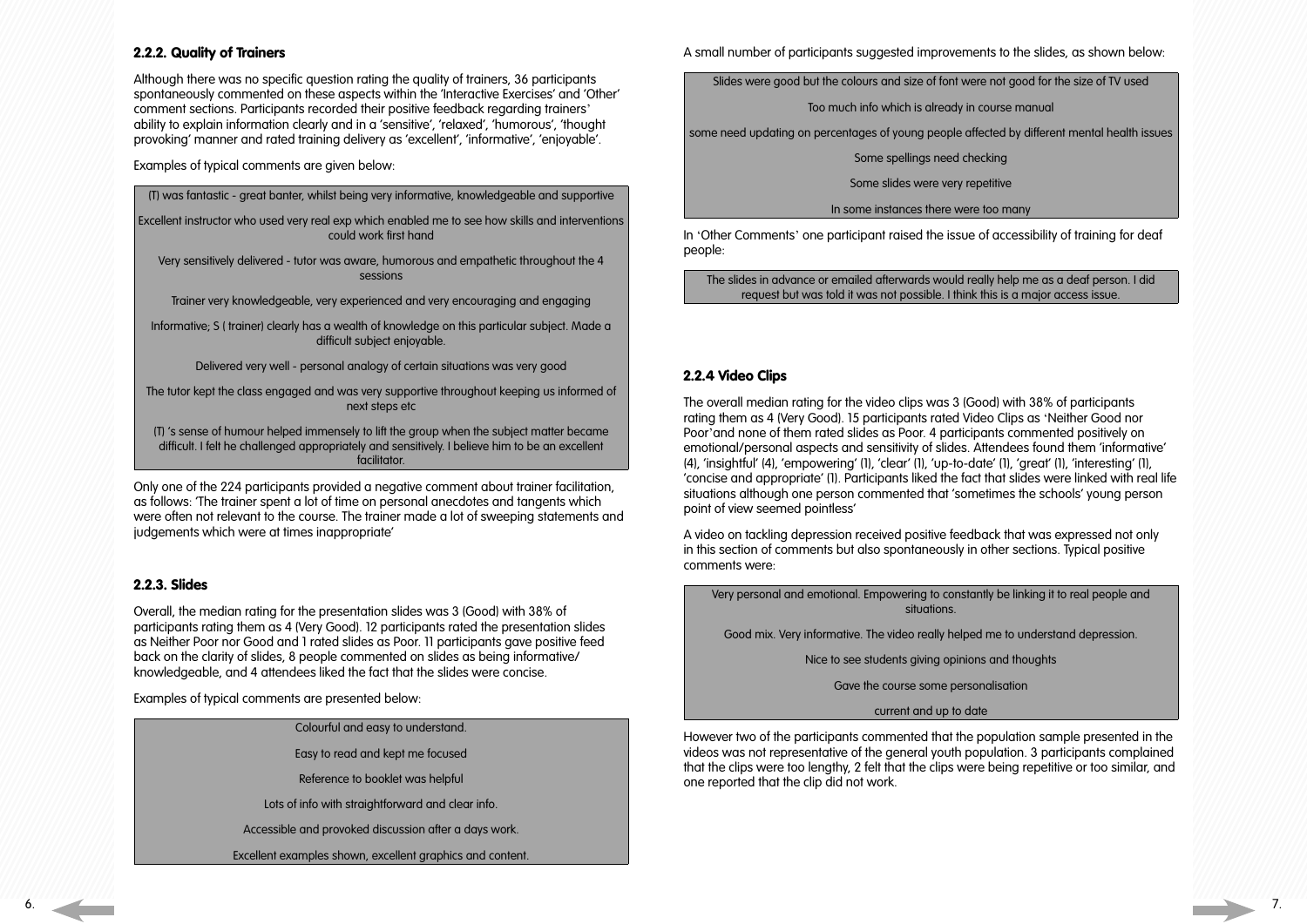Real students with real views and opinions. Varied in age and sex. Wasn't general to the population. Only applicable to that area/school. Interesting clips.

The video clips re: the young people seemed to be from a certain socio-economic background. Would be good to have a perspective from young people in a very poor background.

A bit repetitive and obvious, the videos say things that have already been said during discussions

### 2.2.5 Interactive Learning Exercises

The overall median rating for the interactive learning exercises was 3 (Good) with 46% of participants rating them as 4 (Very Good). 6 participants rated interactive learning exercises as Neither Good Nor Poor and 1 of the participants rated exercises as Poor. The one person who scored the interactive learning exercises as 'Poor' commented that the exercises 'did not cater to a variety of learning styles'. Another participant commented that it was not 'learning disability friendly – found myself getting frustrated'.

Comments described learning exercises as 'interactive' (8), 'informative' (2), 'relaxed' (3), insightful (3) and promoting discussion (6). Participants liked the use of case studies (2) and fed back positive comments on the 'hearing voices' exercise (also spontaneously in other sections of the questionnaire). Some participants suggested that there should be more exercises and less reading from slides. Examples of typical positive comments are below:

Fun exercises to do, but accurate and helpful in being able to understand specific factors. Right amount of time spent on exercises.

lightened subject matter

Created discussion and learned about other participants views

Hearing voices exercise good to understand psychosis

Empathy exercises were really useful to aid understanding.

### 2.2.6 Training Manual

 $\vert$  I think course could (have) been condensed into a shorter time frame, it's a lona time to be out of school/work 2 days

The overall median rating for the training manual was 4 (Very Good), as rated by 64% of participants. The remaining 36% of participants rated it as Good (3), with no lower ratings. The comments made about the manual demonstrated that participants found it helpful and easy to use (11), a good source of reference (7), informative (4), clear (4) and well structured (2). One of the participants commented that they liked the way course content linked to the manual, although another participant reported that information from some of the slides was not included in the manual. Two participants noted that the statistics covered in manual needed updating. One participant commented positively on the use of diagrams and colour, and another found the large print excellent. Examples of typical comments are given below:

excellent tool to refer back to when working with young people

Clear, spaced out, good and easy to read.

Good structure

Need a little updating

Good use of diagrams. Helpful resources throughout. Chapters in colour help the manual. Colourful, easy to read.

Clear and easy to use, well linked with areas covered in the course

### 2.2.7. Training Structure

The overall median rating for the training structure was 3 (Good) with 44% of participants rating it as 4 (Very Good). 5 participants rated training structure as Neither Good nor Poor and none of them rated it as Poor. There were recurring comments describing the training as concise and clearly delivered, and two participants commented that the training was well-structured:

A very informative, structured course with relevant, up to date material. Relaxed atmosphere.

Enjoyable, well structured course. Info provided was good and the course leader delivered the session well. Everyone was engaged in group discussions and practical exercises

One participant felt that the training could have been delivered within a shorter time frame and two participants noted the intensity of the course and the large amount of information delivered within too short an amount of time:

I felt the course was too lengthy, too much info to cover in 2 days. Maybe over 3 days might be more productive or a longer course with half days

A very valuable course in the present climate, too much to fit into the time given, if you say you'll finish at 4:3- then finishing at 5:05 lost me after a long day

### 2.2.8. Content of Sessions

The overall median rating for the training sessions content was 4 (Very Good) with 38% of participants rating it as 3 (Good). Only 2 participants rated the content of the sessions as Neither Good Nor Poor and none rated it as Poor. Participants provided positive comments about the training sessions in the 'Other comments' section, with some participants reporting that the module about suicide and self-harm was particularly useful:

Thought the section on suicide and self harm was particularly useful as I think these areas of mental health are not usually covered (more on conditions in my experience)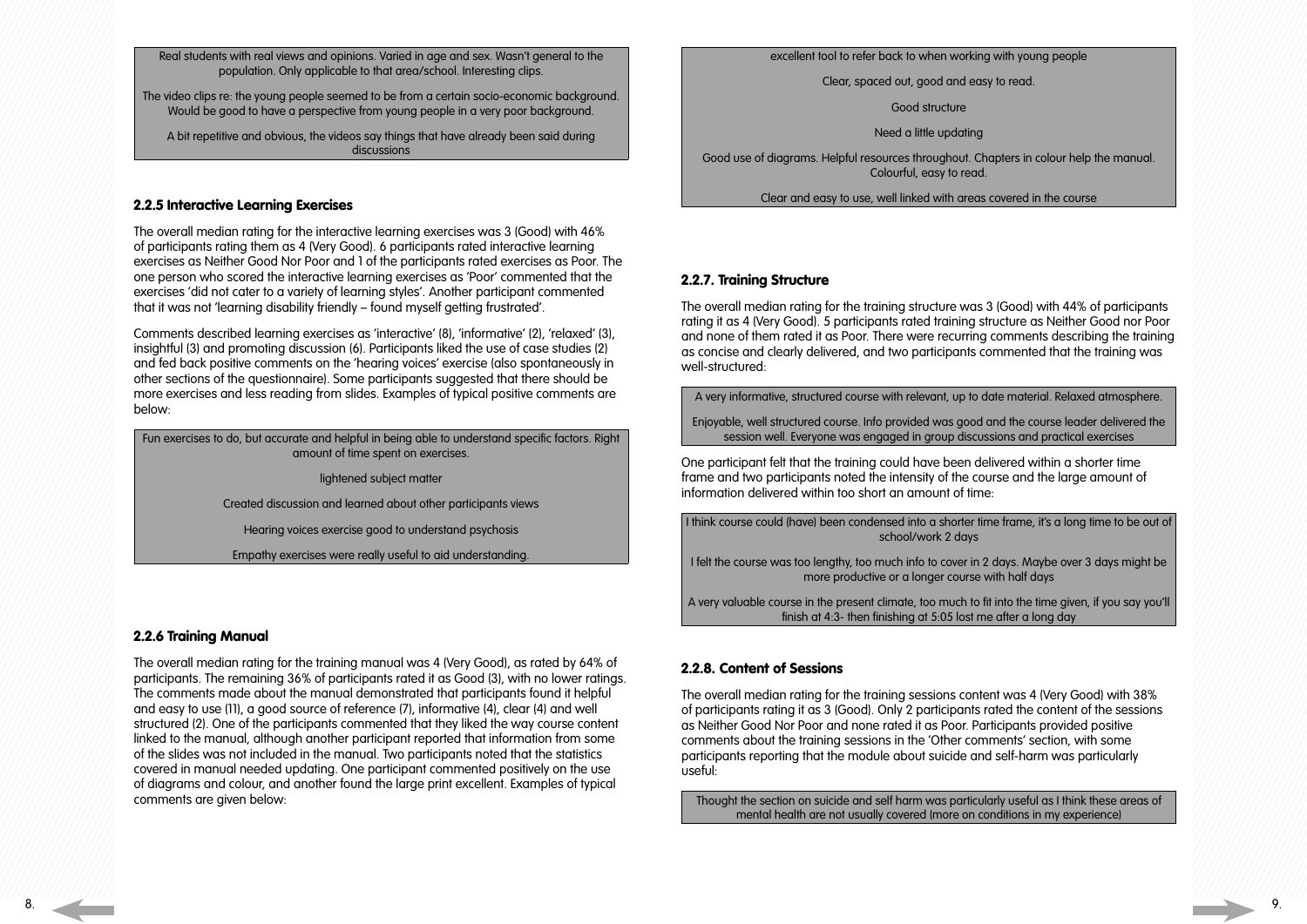Comments suggested that the level of mental health awareness varied between groups and participants. One participant felt that the training was more appropriate for people who already had some knowledge of mental health, while a participant from a more experienced group suggested that the training should be adjusted to meet their higher expectations. Several participants said that they would like more learning exercises and tools/strategies on how to support youth with mental health included in the course, and one participant suggested including more discussion of referral processes. Examples of the comments are presented below.

Very intense course, better for people who already have some knowledge of topics

More practical guides on how to talk to students, rather than just knowledge on disorders.

Would have been nice to change groups at times to gain different perspectives and share ideas with new people. Would also be useful to include some relevant referrals processes, barriers and ways to overcome them, positive success stories specific to South Tyneside. As for me the big barrier is still supporting young people through the referral. Over the last few years I have struggled with this.

The knowledge of the group was already quite well informed and the training would have been better taking this into account. For a Youth course it lacked focus/specialism, with the exception of the videos, the young people specifics felt limited.

### 2.2.9 Training Environment

The overall median rating for the training environment was 3 (Good) with 25% of participants rating it as 4 (Very Good). 25 participants (11 %) rated training environment as Neither Good Nor Poor and 5 (2%) rated it as Poor. Although the questionnaire did not provide a specific opportunity for participants to comment on this aspect, participants used the opportunity to comment on training environment later in the questionnaire. The ratings and comments indicate that there were a number of obstacles in delivering the training in at least two venues, including school noise, workmen, cold temperature and insufficient space. Nevertheless, participants noted that on several occasions the trainer took the initiative to intervene and adapt to adverse circumstances

| Interruptions of tanoy very annoying, pupils walking past noisy - late start 2:10 - waiting for the<br>room to become available.                                                                |
|-------------------------------------------------------------------------------------------------------------------------------------------------------------------------------------------------|
| One of the rooms too small, lots of interruptions of staff on intercom, asking staff or certain<br>young people to go to different areas in the school                                          |
| Environment was too big for amount of spaced needed to accommodate people numbers and<br>was constantly too cold                                                                                |
| Interrupted by drilling and open doors whilst snowing outside. People coming in and out of the<br>room with furniture was disruptive                                                            |
| Poor environment due to building works. However, (T) did express concerns to builder but centre<br>manager said work had to continue. Trevor adapted activities well whilst noise was happening |

One of the attendees commented positively on the atmosphere of the actual training and its delivery: ' Safe environment, comfortable, reassuring - good variety of exercises and looking back on exercise changes - videos personally helped me understand better through exp(erience)'.

### 2.2.10. What do participants feel they have gained from training?

### Knowledge

Participants were asked to rate their level of knowledge about mental health before starting of the course and after the course was delivered on a scale from 0 to 10. The ratings are presented in Table 2 below:

### Table 2

| <b>Level of Knowledge</b> | <b>Before Training</b> | <b>After Training</b> |
|---------------------------|------------------------|-----------------------|
| 0                         | 4(2%)                  | $1$ ( $<$ 1%)         |
|                           | 7(3%)                  | $1$ ( $<$ $1%$ )      |
| $\mathbf{2}$              | 24 (11%)               | 0                     |
| 3                         | 33 (15%)               | 0                     |
| 4                         | 36 (16%)               | 2(1%)                 |
| 5                         | 43 (19%)               | $1$ ( $<$ $1%$ )      |
| 6                         | 33 (15%)               | 12 (5%)               |
| 7                         | 25 (11%)               | 32 (14%)              |
| 8                         | 13 (6%)                | 70 (31%)              |
| 9                         | 6(3%)                  | 85 (38%)              |
| 10                        | $\Omega$               | 20 (9%)               |

### Graph 2 Pre-Post Gains in Knowledge



As shown above, the clear majority of the participants reported an increase in knowledge after the training. This increase was highly statistically significant ( <.001). 8 participants did not report any improvement in their knowledge levels but this is likely to reflect a 'ceiling effect' , since their mental health knowledge before starting the training was already rated as high (8 or 9 ). (One person scored their level of knowledge as 0 after the training despite rating the level of knowledge before the training as 8. This may have been a mistake, as they rated every aspect of training as Good or Very Good, and provided a positive comment.) Feedback in the 'other comments' section supported this: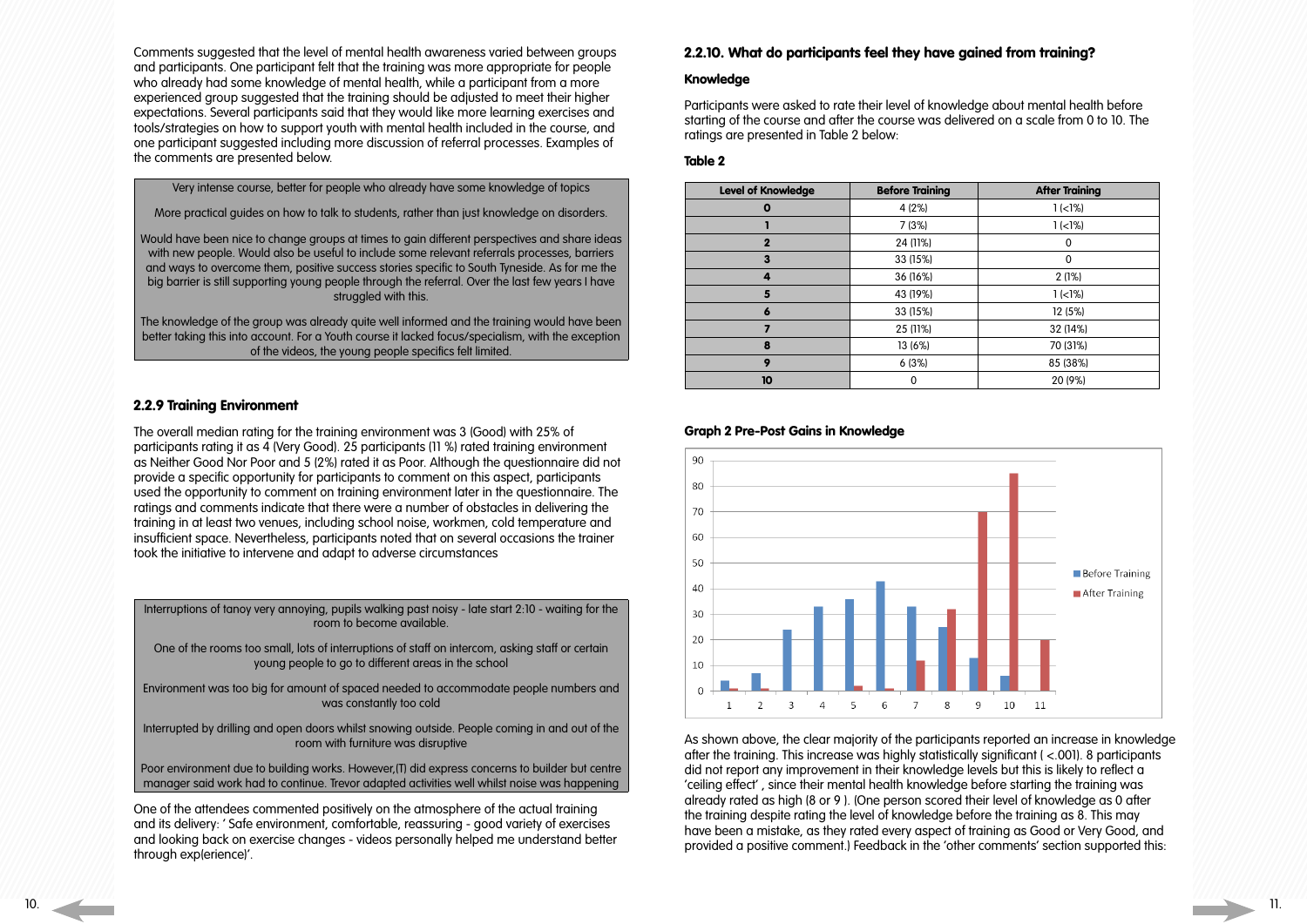I felt that I took away a lot from the course and my mental health knowledge is a lot better.

A good informative course with lots of opportunity to interact and discuss issues/content. Very good working in group sessions. Learned a lot of info to take on further and use.

It refreshed my knowledge.

Improved my confidence and knowledge or working with young people who access the project around mental health issues.

Participants reported that after the training they developed greater mental health awareness and a deeper understanding of youth mental health needs:

Extremely informative course; certainly made aware of signs/symptoms to keep in mind when coaching young men and/or women. Thank you, a great course

This course has made me very aware of how many young people have mental health problems and I wish to do further study, such as ASSIST-SUICIDE and anything else I feel would be appropriate to help

Found the course very interesting and informative - it has raised my awareness of young people, mental health, and the processes needed to deal with issues that may arise.

A really useful course that pulls together a lot of info. It has made me more aware of issues faced by the young people.

### 2.2.11. Pre-post Confidence in supporting others with mental health problems

Participants rated their confidence in helping people with mental health problems before and after the training. The ratings are presented in Table 3 and Graph 3 below:

### Table 3 Pre-post confidence

| <b>Level of Confidence</b> | <b>Before Training</b> | <b>After Training</b> |
|----------------------------|------------------------|-----------------------|
| O                          | 4 (2%)                 | $1$ ( $<$ $1%$ )      |
|                            | 4 (2%)                 | $1$ ( $<$ $1%$ )      |
| $\mathbf 2$                | 18 (8%)                | 0                     |
| 3                          | 37 (17%)               | 0                     |
| 4                          | 38 (17%)               | 2(1%)                 |
| 5                          | 49 (22%)               | 4 (2%)                |
| 6                          | 32 (14%)               | 13 (6%)               |
|                            | 26 (12%)               | 35 (16%)              |
| 8                          | 10(5%)                 | 86 (38%)              |
| 9                          | 6(3%)                  | 69 (31%)              |
| 10                         | 0                      | 13 (6%)               |

### Graph 3 Pre-post confidence



The majority of participants said they had experienced an increase in confidence after the training, as shown in the comments below. This increase was highly statistically significant (<.001). Again a ceiling effect was noted, with a very small number of participants who rated themselves as very confident at the start and therefore did not show an improvement in their confidence levels.

Improved my confidence and knowledge or working with young people who access the project around mental health issues I do feel more confident in how I will support students in the correct way Gained confidence in many areas. Much better understanding and confident to support young people.

### 2.2.12. General comments

Participants addressed their gratitude towards the trainers and recalled what they liked the most about the course. They included interactive exercises (such as hearing voices) and videos. They also enjoyed the relaxed atmosphere that enabled them to share personal experiences. They found the course informative, enjoyable, insightful, relevant and accessible. Several participants would recommend it to their friends and colleagues. They reported the training increased their mental health awareness and improved their support skills. Examples of typical positive comments are given below: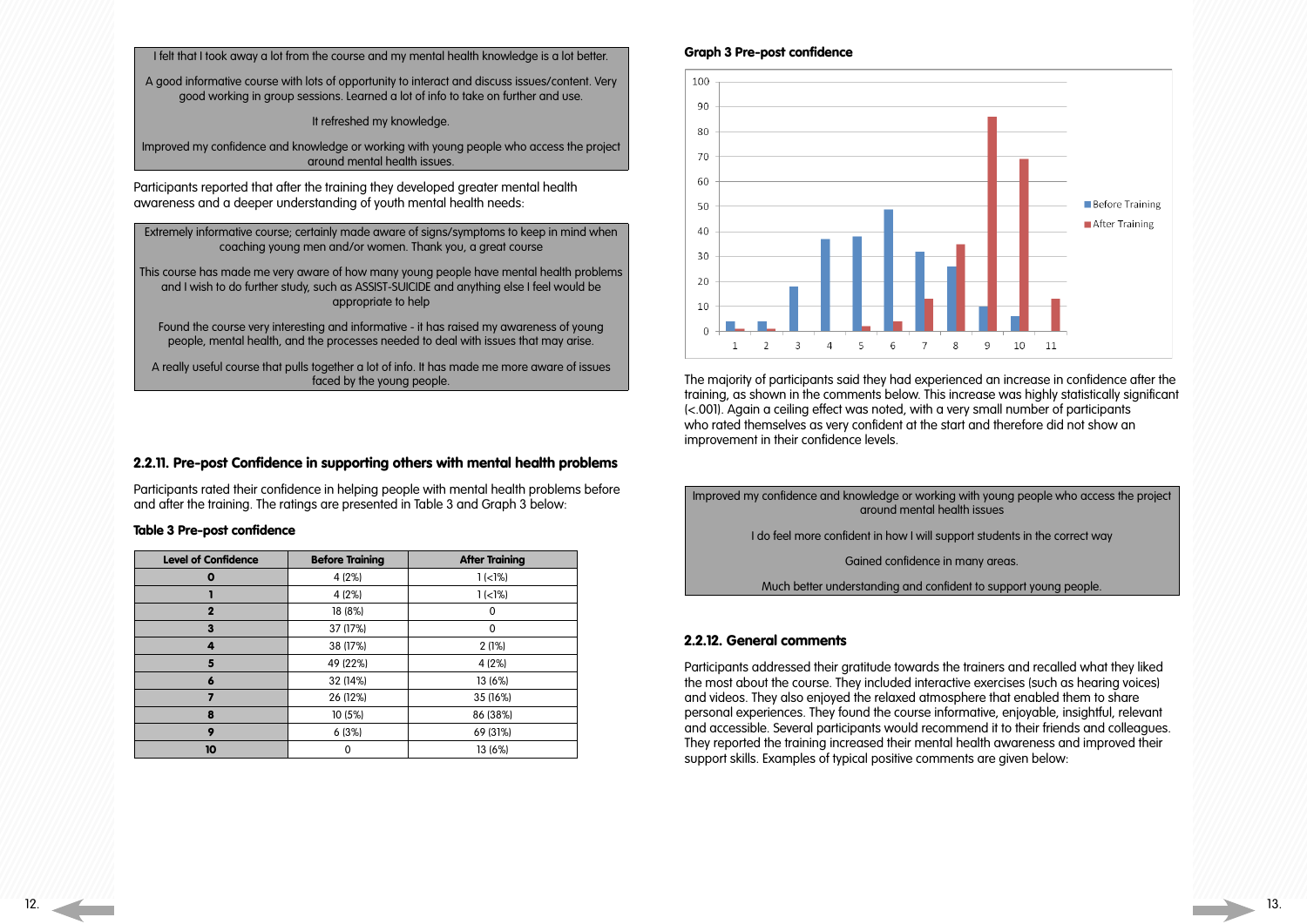Great balance of video clips, exercises and written content. I felt that I took away a lot from the course and my mental health knowledge is a lot better. The tutor kept the class engaged and was very supportive throughout keeping us informed of next steps etc

One of the very best courses I have ever been on. Very informative, lovely instructor, and very well delivered

Excellent course, and very inclusive trainer. Comprehensive, clear and concise, well paced and good use of activities to developed group dynamics

Very informative and a stimulating range of activities. There was an honest sharing of thoughts and experiences in an accepting environment. This is one of the best courses I have ever attended! Thank you.

Put some fun into a hard topic but explained things in a manner we could all understand

Excellent insight into mental health & how I can support the young people I come in contact with.

Some participants were already considering how they would use the skills and knowledge acquired through the training. They referred to YMHFA as being applicable on multiple professional levels. For some participants the training supported prior training while for others it encouraged further training.

I work in tier 2 CAMHS already so attending course for view of info being provided to primary workers. Very impressed with the idea and this presentation of MHFA.

Very useful on lots of levels as a teacher, manager and parent. Supported prior learning. Opened opportunities for further learning and progression

Course delivered fantastically well. Will take lots of positives around mental health into the workplace.

This course has made me very aware of how many young people have mental health problems and I wish to do further study, such as ASSIST-SUICIDE and anything else I feel would be appropriate to help

Comments from 2 participants who gave an overall rating of Neither Good nor Poor' were linked to their relatively high level of previous knowledge and their desire for more specialised information:

The knowledge of the group was already quite well informed and the training would have been better taking this into account. For a Youth course it lacked focus/specialism, with the exception of the videos, the young people specifics felt limited.

Although really enjoyed enthusiasm of trainer for subject sometimes I found quite submissive of opinions. Would have been nice to change groups at times to gain different perspectives and share ideas with new people. Would also be useful to include some relevant referrals processes, barriers and ways to overcome them, positive success stories specific to South Tyneside.

Comments from the only participant who rated the training as Poor also suggested that they were expecting a higher level of information: ' Wasn't what I was expecting, felt very informal - haven't really learned any new techniques to help young people - there was a lot of talking which seemed not factual but more conversational'.

Participants also described increased skills in supporting young people

Very useful, feel more equipped to deal with some situations than before

I found this course very informative and interesting - I would recommend it highly. It has helped with my understanding and ability to help young people.

This course will help me to increase my ability in working/understanding with young people with mental health issues.

Enjoyed going through the different mental health issues young people can have. Also being able to follow the ALGEE model will help to support these people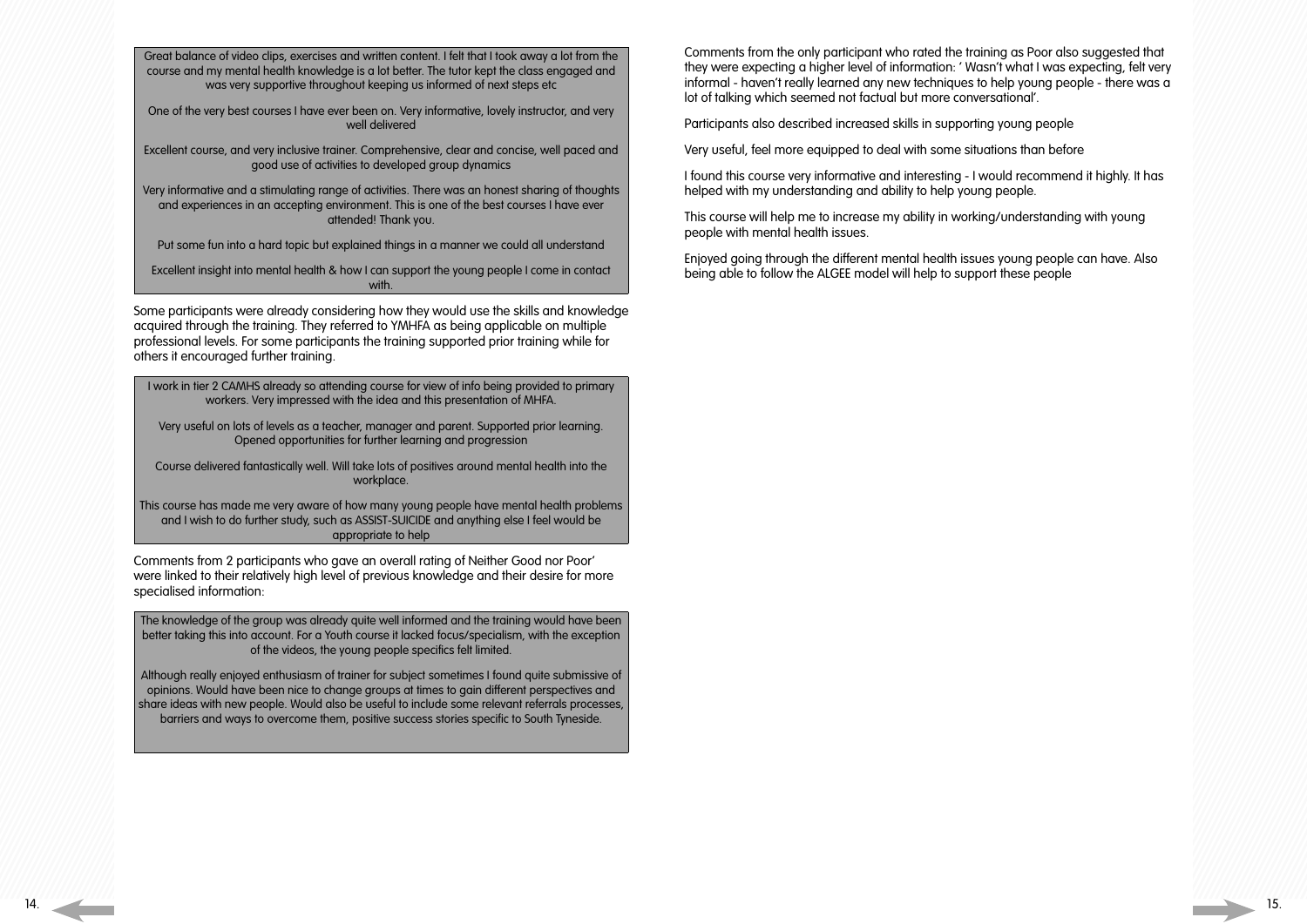## 3. Stage 2: Follow up of Impact and Implementation

### 3.1 Method

Materials were developed, adapted from previous Australian questionnaires ( Jorm et al 2005, 2010) which were made available by Judi Kidger, from the University of Bristol ( The Wise Project). The content was discussed in collaboration with Andy Flockton (MHFA) . The selected materials contained:

- A set of questions inviting participants to describe how they had implemented their training into practice with young people, and what barriers may have prevented or hindered implementation.
- Two hypothetical scenarios of young people with mental health problems, provided by researchers from the University of Bath (Brandling & McKenna), and designed to assess participants' retention of their learning. Participants were asked to comment on the mental health symptoms of the two cases (one male and one female) , and to suggest strategies for helping and supporting them

The questions and scenarios were emailed to all participants three months after the final training sessions, and re-sent at the 6 month point, so that participants whose training was at the latest date would have sufficient time to reflect on their experiences. The response rate was low, so to address any problems with online completion, paper copies were also posted to the majority of organisations/venues (excluding those who had already sent an online reply) with a stamped addressed envelope for return. Those receiving a paper copy were advised that they could complete the questionnaires individually or as a group.

Despite reminders, the rate of reply remained relatively small, representing only 5 of the 18 organisations. All responses received were from school settings. Letters to participants emphasised that we wished to hear about difficulties and barriers to implementation as well as hearing about successful outcomes. However it is likely that organisations that were less able to identify actions they had taken following the training were less willing to send back the questionnaires. Nevertheless, the feedback from those who did respond was detailed and enthusiastic, and provides some clear examples of what has already been achieved, especially in school settings.

### 3.2. Findings

### 3.2.1. Examples of Implementation and Impact in practice

Participants were asked whether they had been able to a) change the way they themselves supported young people, and b) change the way other people supported young people. The comments made about their own changes are recorded in Box 1 below.

### Box 1: Comments on personal change in supporting young people:

' straight after the first session I was able to use the ALGEE technique with a student .. ( who) had anxiety for a number of years which manifested in panic attacks during stressful situations. ..By listening, reassuring her and helping her to recognise her mental health she became more confident in discussing her concerns and we were ale to give her the appropriate help during her examinations.'

'My awareness is more heightened in situations and using the ALGEE plan has had a more positive outcome in some situations'

'gaining more up-to-date knowledge about mental health has given me more confidence in myself. The information given and discussed ..has certainly made me look at how I can improve my practice to best support others… I have personally benefited from the training and will continue to look at changes that can be made when meeting with my line manager '

'..confidence to challenge students and staff about their behaviours so that they feel confident to seek support ; .. (I) have been able to ask the 'right' questions/openers to engage individuals in an honest discussion about their needs.'

' developed observational and listening skills to pick up signs of difficulties at an early stage .. further developed close links with external agencies'

' I suggest my senior coach to give me the groups of kids who are shy or hyperactive ; (I) take it as a challenge to explore the talent of those kids.'

'(I) have led assemblies on mental well-being to raise the issue and revive my pupil dropin and parent drop-in after school.'

'Intervened directly with a pupil who was beginning to experience anxiety symptoms.. '

'The sessions that covered the different types of mental disorders and problems …have all been very useful as I now have a better awareness and know what advice /help to give.'

Participants also provided examples of working with colleagues and others to implement the learning from YMHA in practice. These comments are reported in Box 2:

### Box 2: Comments on implementing change with others

'Conducted some training on stress and anxiety with my team of tutors'

'As a support base we have arranged for a delivery of books based around mental health. We have now identified pupils that we feel need help on certain areas and will work 1 to 1 with them using these books.'

'We have also delivered an awareness session to teachers'

 'Developed a pastoral structure within school, which supports all the young people in school. We are now picking up difficulties at an earlier stage and supporting the young people with their problems before they escalate.'

'students and staff are now aware of the mental health first aid provision'

'One particular success was with a student who was presenting significant behavioural / engagement issues… By recognising and linking his poor behaviour to his mental health we were able to modify our approach and degree of intervention appropriately… he finally agreed to a referral to school health for support ; this was a massive step for him in recognising that what he was feeling was not a weakness or defect …'

' We are very fortunate to now have 17 trained YMHFA staff in school. I have spoken to many who are using the ALGEE plan as a tool to enable students to find solutions and stragies or referring them on to other professionals'

'permission has been granted .. to create a poster linking ALGEE to the school's 6 R's ( Resilience, Respectful, Reflective, Resouceful, Responsible, Reasoning) – to be placed in central areas to promote mare awareness of mental health, along with a photgraph of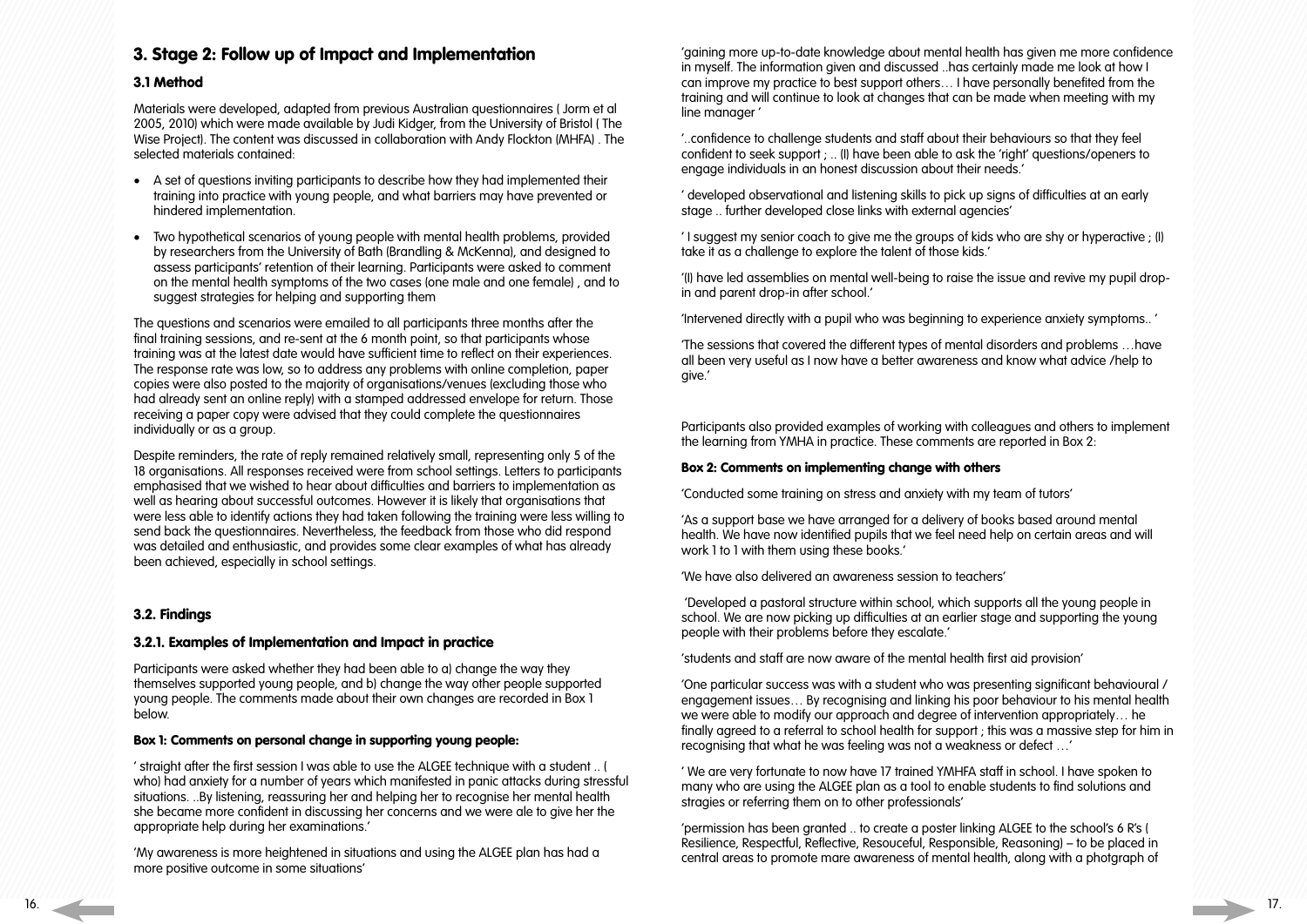each trained YMHFA member so staff and students are aware of who to approach. and for the poster to hopefully create discussions with students in their social areas.'

### 3.2.2. Barriers to implementation

Participants were asked whether they could identify any barriers to implementation. Only two people commented about this, both raising issues concerned with time pressures:

' What has prevented me is not enough time to complete and find other resources. Hopefully now the Year 7s are settled ..I will find more time'

' While changes have been made, it is difficult at the end of the summer term when there is little time to initiate new things with staff ; this is on the agenda for meetings and training from September'; …the only issue at the moment is having the time to put into practice what I have learned as well as balancing a full teaching commitment.'

Participants may not wish to disclose a lack of activity, hence the small number of comments on barriers to implementation and the small return rate overall. The two comments above reflect the fact that some participants were responding at the very end of a school year; a longer period of time for reflection would probably be helpful future evaluations.

### 3.2.3 Memorable points from the YMHFA Training

Participants were asked to identify particular activities or learning points that they remembered from the training, and to comment on the usefulness of these. The responses to this question are listed in Box 3:

### Box 3: Memorable points from the training

'ALGEE has made me more aware of what I CAN do realistically and has made the process more manageable'

'FRAME OF REFERENCE - I used the "Window on the World" with students in highlighting their attitudes to their own mental well-being and to initiate discussion of wider issues of sell-being.'

'Express the feeling of distress, depression, anxiety and disappointment through drawings.'

'Different case studies and scenarios.'

'Anxiety Disorder – has been hugely relevant due to a current issue, and the focus on physical as well as behavioural effects widened my understanding and ability.'

' That there is a network within the Acadamies that we can go to'

'collaboration, useful information and contacts'

ALGEE – creating a poster ( see Box 2)

'Having the manual to hand – the helpful resource index is a valuable form of information'

'The case studies we built up – this was ..a very good and clear exercise to gather information to enable us to effectively support students and to seek professional help from outside agencies.'

### 3.2.4. Evidence of Knowledge - Scenarios

In order to gain more insight into the depth of learning that the training provided, the participants were asked to consider two hypothetical scenarios, obtained from researchers at the University of Bath (Brandling & McKenna ). One case described a young person with typical symptoms of depression and the other focussed on a case portraying social anxiety. For each case, participants were asked to comment on what they thought was 'wrong' with the young person and what they would do to help her/him.

- Listen to Paul, try and get him to explain why he is anxious about things and what he is finding the most difficult. Get him to visit his GP, give advice on where help could come from. Possible referral to CAMHS. Encourage self-help : practice relaxation methods daily, encourage him to engage in lunchtime/ after-school activities. Encourage him to talk about his problems, give him website addresses to look at e.g. Young minds; Get Connected
- Use ALGEE ask Paul about his concerns to assess any potential risk of self-harm/ suicide. Listen and reassure as well as offering information abut the need to focus on what he can control , and looking at the psychological processes rather than on the physical. Enable him to access further advice and support via GP or Counsellor or School Nurse. Work with him ( and parents if they are involved) on encouraging selfhelp strategies – relaxation, leisure and exercise, controlled breathing methods etc.

### Scenario 1: Depression ('Emma')

All but one of the participants who provided follow-up feedback also demonstrated an understanding of the first scenario and identified issues around depression. Strategies suggested for providing help were appropriate and some were quite comprehensive. One respondent interpreted the scenario as an example of psychosis rather than depression, although some of the strategies they suggested were helpful. Two good examples of the responses were as follows:

- Ask her about how she is feeling and raise the issue of self-harm and suicide; listen to her responses and allow her time to vocalise what she is feeling non-judgementally. Then offer reassurance that the issue is not 'weakness' and that it can be dealt with, as well as suggesting ways in which she can access help via the school nurse or her own GP. I would also work with her to investigate self-help strategies to enable her to cope more effectively with her own needs.'
- If Emma continues to present the above symptoms it would be advisable for a friend or family member to reassure Emma …and listen to how she is feeling, so that they can enable her to seek appropriate support…The school would keep a close eye on Emma and work with her. If there were any changes to her circumstances or symptoms further action would be necessary and support would be offered. This may be in the form of ALGEE and helping Emma to understand her own mental health, identifying strategies that may hell her if this happened again.

### Scenario 2: Social Anxiety ('Paul')

One participant did not complete the question identifying the problem. Other participants identified it as anxiety, particular relating to social situations, shyness and possible social phobia. Participants suggested some relevant and appropriate strategies. Two examples of the more detailed responses were as follows: